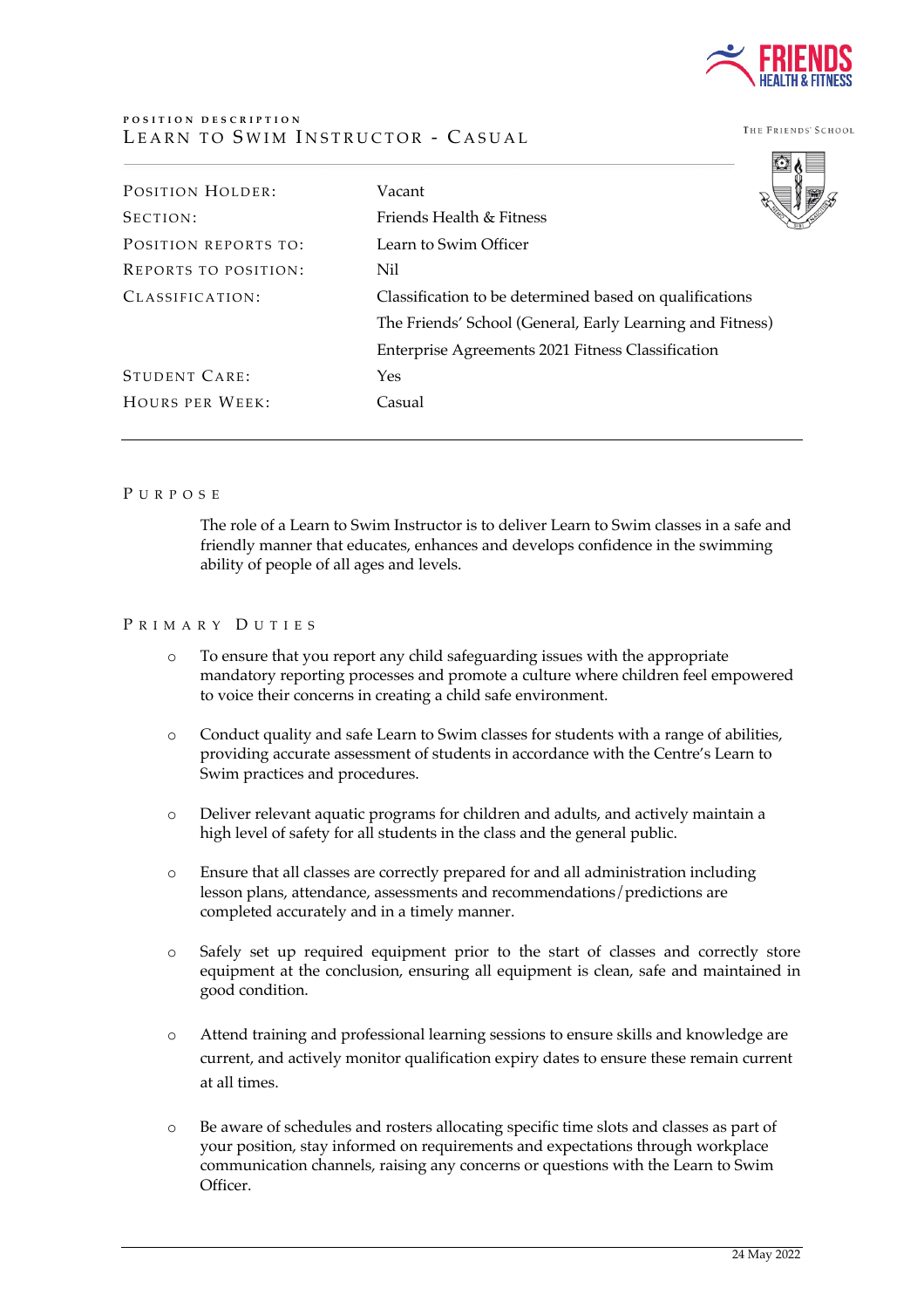- o Ensure you maintain a professional personal presentation as a representative of the Friends Health & Fitness team, and support all members of the Learn to Swim team to ensure best quality outcomes and communication for our customers.
- o Other duties as delegated within the skills and qualifications of the position.

# K E Y RELATIONSHIPS

- o Learn to Swim Officer
- o Learn to Swim Liaison Officer
- o Assistant Manager
- o Centre Manager
- o Parents
- o External stakeholders (including Learn to Swim students and parents)
- o Local schools and community groups

# SELECTION CRITERIA

- 1. Understanding of the 10 National Child Safe Standards which strive to protect children and young people from abuse and neglect.
- 2. Current swimming and water safety/ swim teacher qualification with the following competencies or equivalent:
	- o *SISCAQU002 Perform basic water rescues*
	- o *SISCAQU008 Instruct water familiarisation, buoyancy and mobility skills*
	- o *SISCAQU009 Instruct water safety and survival skills*
	- o *SISVAQU010 Instruct swimming strokes*
	- o *SISSS00112 Swimming and Water Safety Teacher*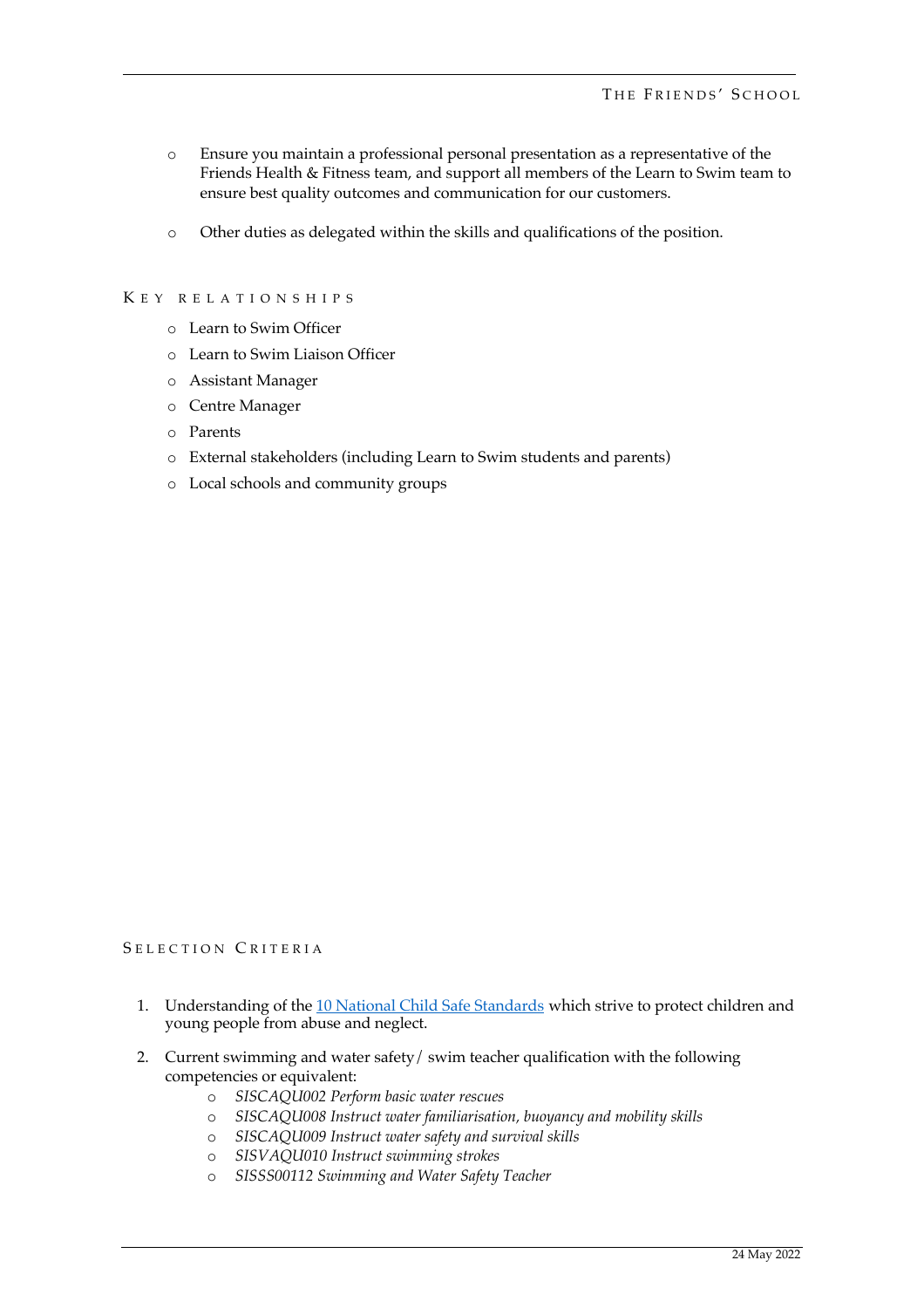- 3. Relevant experience in teaching swimming to infants, children and/or adults
- 4. Relevant Access and Inclusion training and experience is highly desirable
- 5. Ability to work with minimum supervision and to work safely as part of a cohesive team
- 6. Ability to develop friendly, courteous and professional relationships with a range of customers and stakeholders.
- 7. Current:
	- o Pool Bronze Medallion or Swim Teachers Award
	- o First Aid Qualification
	- o CPR certificate
	- o Working with Vulnerable Persons Check (employment category)
- 8. Have the ability to work safely in a school and aquatic environment and be fit to carry out the duties of the position.
- 9. Be at ease with Quaker values and the ethos of The Friends' School.

#### C ONFIDENTIALITY

A school environment is one where you will have access to highly confidential information, therefore it is critical for the school to explicitly state the following:

#### **Definition**

Confidential Information includes, with the exception of information in the public domain, any information:

• disclosed to you by or on behalf of The Friends' School;